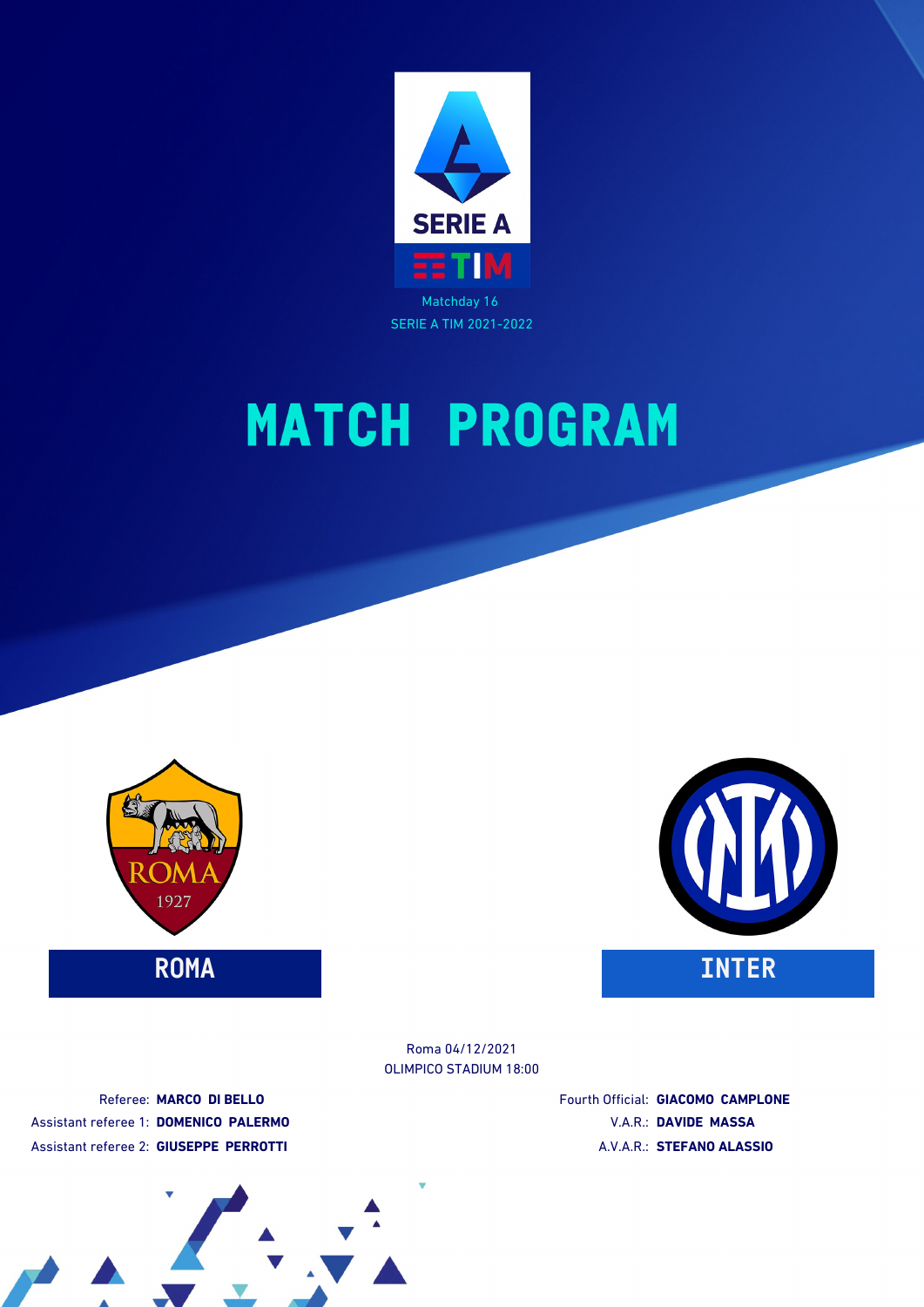

Roma 04/12/2021 OLIMPICO STADIUM - 18:00



### **SERIE A TIM 2021-22**

| <b>OVERALL</b>   | <b>PTS</b> | P  | W  | D                       |                  | GF | GA | <b>GD</b>      |
|------------------|------------|----|----|-------------------------|------------------|----|----|----------------|
| <b>ROMA</b>      | 25         | 15 | 8  | и                       | $\boldsymbol{6}$ | 24 | 16 | $+8$           |
| <b>INTER</b>     | 34         | 15 | 10 | 4                       |                  | 36 | 15 | $+21$          |
| <b>HOME/AWAY</b> | <b>PTS</b> | Þ  | W  | D                       | ┗                | GF | GA | <b>AVG</b>     |
| <b>ROMA</b>      | 16         | 7  | 5  | $\overline{\mathbf{A}}$ | 1                | 10 | 4  | 1.4            |
| <b>INTER</b>     | 17         | 8  | 5  | $\overline{2}$          | 1                | 16 | 9  | $\overline{2}$ |

### **HEAD TO HEAD - LAST 5 MATCHES**

| 2020-21 MD 36 | <b>INTER</b>                                                                        | <b>ROMA</b>                              |         |
|---------------|-------------------------------------------------------------------------------------|------------------------------------------|---------|
| 12/05/2021    | 11'(1°T) M. BROZOVIC, 20'(1°T) M. VECINO, 45'(2°T) R. LUKAKU 31'(1°T) H. MKHITARYAN |                                          | $3 - 1$ |
| 2020-21 MD 17 | <b>ROMA</b>                                                                         | <b>INTER</b>                             |         |
| 10/01/2021    | 17'(1°T) L. PELLEGRINI, 41'(2°T) G. MANCINI                                         | 11'(2°T) M. SKRINIAR, 18'(2°T) A. HAKIMI | $2 - 2$ |
| 2019-20 MD 34 | <b>ROMA</b>                                                                         | <b>INTER</b>                             |         |
| 19/07/2020    | 46'(1°T) L. SPINAZZOLA, 12'(2°T) H. MKHITARYAN                                      | 15'(1°T) S. DE VRIJ, 43'(2°T) R. LUKAKU  | $2 - 2$ |
| 2019-20 MD 15 | <b>INTER</b>                                                                        | <b>ROMA</b>                              |         |
| 06/12/2019    |                                                                                     |                                          | $0 - 0$ |
| 2018-19 MD 33 | <b>INTER</b>                                                                        | <b>ROMA</b>                              |         |
| 20/04/2019    | $16'(2°T)$ I. PERISIC                                                               | 14'(1°T) S. EL SHAARAWY                  | $1 - 1$ |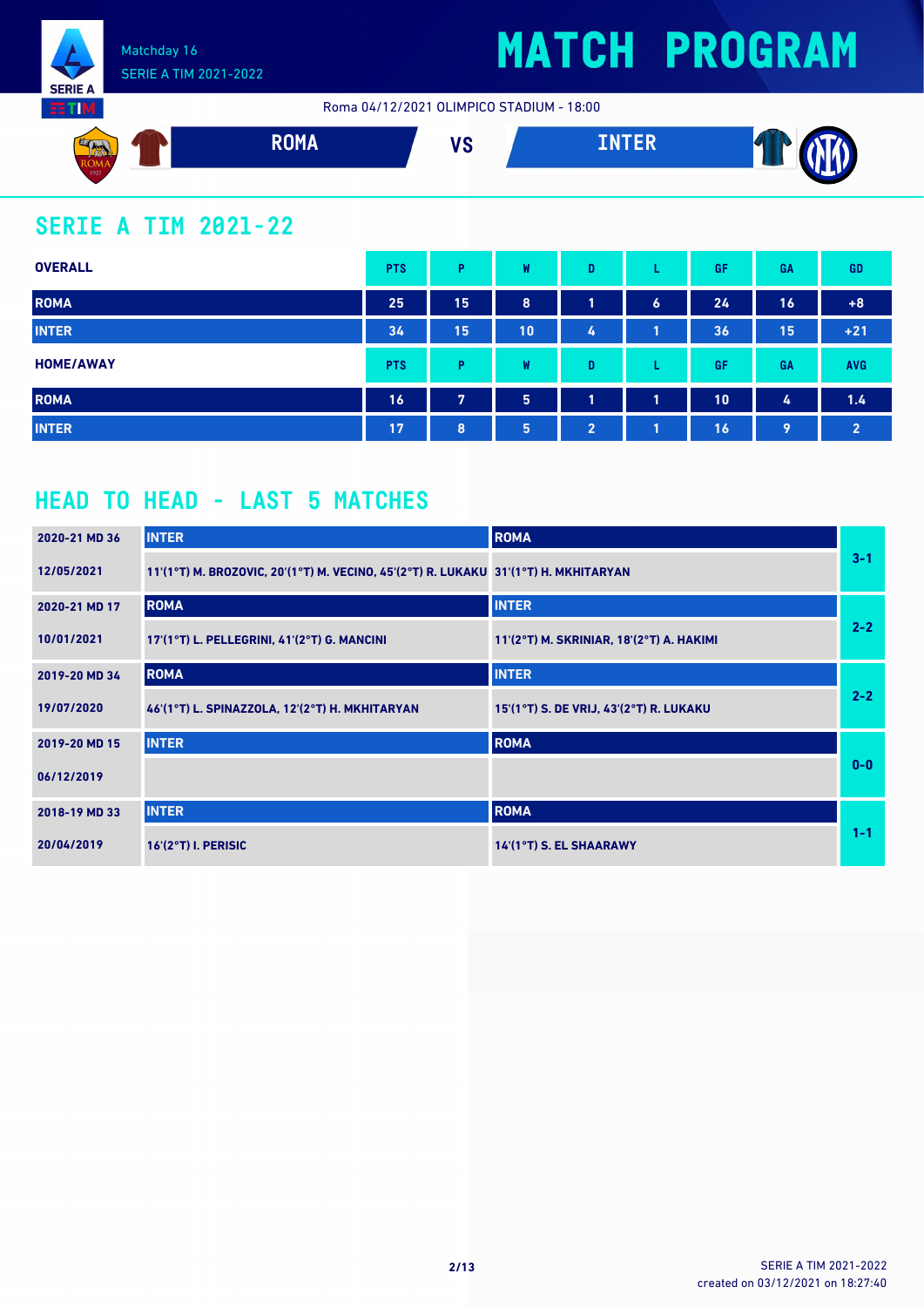

#### Matchday 16 SERIE A TIM 2021-2022

## **MATCH PROGRAM**

Roma 04/12/2021 OLIMPICO STADIUM - 18:00



#### **SQUADS**

| <b>ROMA</b>                               | CAPS A                | <b>GOALS A</b> | GOALS 2021-22  | CAPS 2021-22   | MINS. 2021-22  |
|-------------------------------------------|-----------------------|----------------|----------------|----------------|----------------|
| <b>GOALKEEPERS</b>                        |                       |                |                |                |                |
| <b>RUI PATRICIO</b><br>$\mathbf{1}$       | 15                    | 16             | 16             | 15             | 1460           |
| <b>63 PIETRO BOER</b>                     | $\pmb{0}$             | $\mathbf{0}$   | $\mathbf{0}$   | $\pmb{0}$      | $\pmb{0}$      |
| <b>87 DANIEL FUZATO</b>                   | $\boldsymbol{6}$      | 8              | $\mathbf 0$    | 0              | 0              |
| <b>DEFENDERS</b>                          |                       |                |                |                |                |
| <b>2 RICK KARSDORP</b>                    | 61                    | $\mathbf{1}$   | $\mathbf 0$    | 15             | 1395           |
| 3 ROGER IBANEZ                            | 55                    | $\overline{2}$ | $\overline{2}$ | 15             | 1369           |
| 5 MATIAS VINA                             | 11                    | $\pmb{0}$      | $\bf{0}$       | 11             | 803            |
| <b>6 CHRIS SMALLING</b>                   | 53                    | 3              | $\mathbf{0}$   | $\overline{7}$ | 353            |
| <b>13 RICCARDO CALAFIORI</b>              | 9                     | 0              | $\bf{0}$       | 5              | 186            |
| <b>18 DAVIDE SANTON</b>                   | 143                   | $\pmb{0}$      | $\mathbf{0}$   | $\bf{0}$       | $\mathbf{0}$   |
| <b>BRYAN REYNOLDS</b><br>19               | $\boldsymbol{6}$      | $\pmb{0}$      | $\bf{0}$       | $\mathbf{1}$   | $\overline{7}$ |
| <b>FEDERICO FAZIO</b><br>20               | 127                   | 11             | $\mathbf{0}$   | $\bf{0}$       | $\pmb{0}$      |
| <b>GIANLUCA MANCINI</b><br>23             | 121                   | 11             | $\mathbf 0$    | 15             | 1438           |
| 24 MARASH KUMBULLA                        | 50                    | $\overline{2}$ | $\mathbf{0}$   | 4              | 164            |
| 37 LEONARDO SPINAZZOLA                    | 111                   | 3              | $\mathbf 0$    | 0              | $\pmb{0}$      |
| <b>58 FILIPPO MISSORI</b>                 | $\bf{0}$              | $\pmb{0}$      | $\mathbf{0}$   | 0              | $\pmb{0}$      |
| <b>MIDFIELDERS</b>                        |                       |                |                |                |                |
| <b>4 BRYAN CRISTANTE</b>                  | 179                   | 20             | $\mathbf{1}$   | 13             | 1132           |
| 7 LORENZO PELLEGRINI                      | 175                   | 27             | 5              | 13             | 1164           |
| 8 GONZALO VILLAR                          | 42                    | $\pmb{0}$      | $\mathbf 0$    | $\pmb{0}$      | $\pmb{0}$      |
| <b>JORDAN VERETOUT</b><br>17 <sup>2</sup> | 145                   | 33             | 4              | 14             | 1242           |
| 22 NICOLO' ZANIOLO                        | 66                    | 10             | $\mathbf 0$    | 13             | 963            |
| <b>42 AMADOU DIAWARA</b>                  | 126                   | 3              | $\mathbf{0}$   | 3              | 159            |
| <b>52 EDOARDO BOVE</b>                    | 3                     | $\mathbf 0$    | $\mathbf 0$    | $\overline{2}$ | 8              |
| <b>55 EBRIMA DARBOE</b>                   | $\boldsymbol{6}$      | $\bf{0}$       | $\mathbf{0}$   | $\mathbf{1}$   | 65             |
| <b>59 NICOLA ZALEWSKI</b>                 | 4                     | $\mathbf{0}$   | $\mathbf{0}$   | 3              | 26             |
| <b>FILIPPO TRIPI</b><br>65                | $\pmb{0}$             | $\bf{0}$       | $\mathbf{0}$   | $\mathbf{0}$   | $\mathbf{0}$   |
| 77 HENRIKH MKHITARYAN                     | 70                    | 24             | $\overline{2}$ | 14             | 1099           |
| <b>FORWARDS</b>                           |                       |                |                |                |                |
| 9 TAMMY ABRAHAM                           | 15                    | 4              | 4              | 15             | 1371           |
| <b>CARLES PEREZ</b><br>11 <sup>1</sup>    | 44                    | 3              | $\mathbf{0}$   | 9              | 349            |
| <b>14 ELDOR SHOMURODOV</b>                | 43                    | 9              | $\mathbf{1}$   | 12             | 416            |
| 21 BORJA MAYORAL                          | 34                    | 10             | $\mathbf{0}$   | 3              | 39             |
| 64 FELIX AFENA-GYAN                       | 3                     | $\overline{2}$ | $\overline{2}$ | 3              | 111            |
| 92 STEPHAN EL SHAARAWY                    | 220                   | 58             | $\overline{2}$ | 15             | 695            |
|                                           |                       |                |                |                |                |
| <b>62 CRISTIAN VOLPATO</b>                | 0                     | 0              | 0              | 0              | 0              |
| <b>STAFF</b>                              |                       |                |                |                |                |
| <b>Coach</b>                              | <b>JOSE' MOURINHO</b> |                |                |                |                |

One yellow card from a suspension  $\blacksquare$  Suspension Suspension Suspension Suspension Suspension Suspension Suspension Suspension Suspension Suspension Suspension Suspension Suspension Suspension Suspension Suspension Susp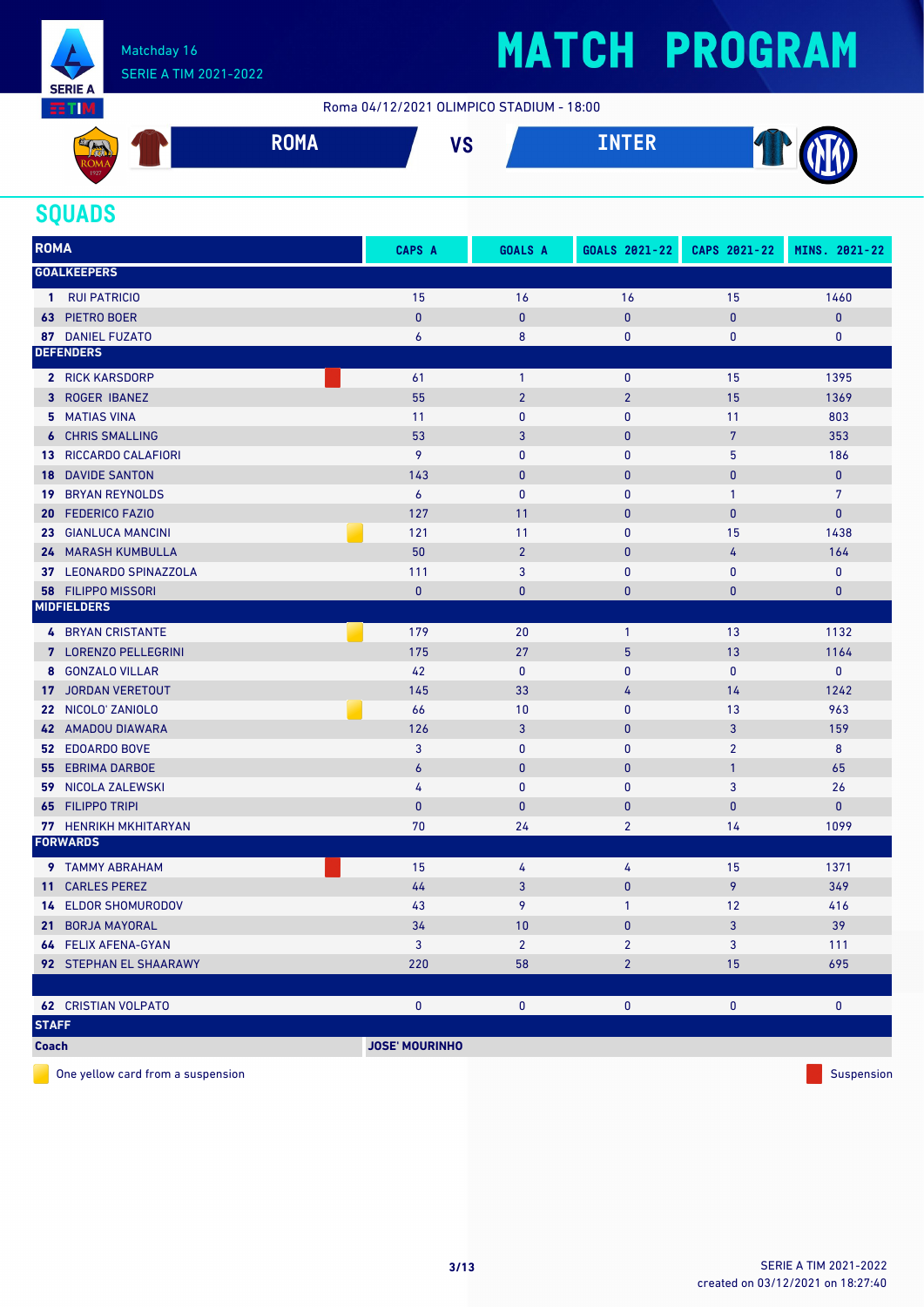

#### Matchday 16 SERIE A TIM 2021-2022

# **MATCH PROGRAM**

Roma 04/12/2021 OLIMPICO STADIUM - 18:00

|              | <b>ROMA</b>                  | <b>VS</b>    |                | <b>INTER</b>   |                |               |
|--------------|------------------------------|--------------|----------------|----------------|----------------|---------------|
| <b>INTER</b> |                              | CAPS A       | <b>GOALS A</b> | GOALS 2021-22  | CAPS 2021-22   | MINS. 2021-22 |
|              | <b>GOALKEEPERS</b>           |              |                |                |                |               |
|              | 1 SAMIR HANDANOVIC           | 530          | 585            | 15             | 15             | 1438          |
|              | 21 ALEX CORDAZ               | 110          | 211            | $\mathbf{0}$   | $\mathbf{0}$   | $\mathbf{0}$  |
|              | <b>97 IONUT RADU</b>         | 53           | 82             | 0              | $\mathbf{0}$   | $\mathbf{0}$  |
|              | <b>DEFENDERS</b>             |              |                |                |                |               |
|              | <b>6 STEFAN DE VRIJ</b>      | 200          | 15             | $\mathbf{0}$   | 11             | 1015          |
|              | <b>11 ALEKSANDAR KOLAROV</b> | 191          | 23             | $\mathbf{0}$   | $\overline{2}$ | 32            |
|              | <b>13 ANDREA RANOCCHIA</b>   | 214          | 13             | 0              | 3              | 217           |
|              | <b>32 FEDERICO DIMARCO</b>   | 91           | 8              | $\overline{2}$ | 14             | 724           |
|              | 33 DANILO D'AMBROSIO         | 238          | 21             | $\mathbf{1}$   | 5              | 253           |
|              | <b>36 MATTEO DARMIAN</b>     | 189          | $\overline{7}$ | $\mathbf{1}$   | 12             | 991           |
|              | <b>37 MILAN SKRINIAR</b>     | 189          | 9              | $\overline{2}$ | 14             | 1344          |
|              | <b>43 FABIO CORTINOVIS</b>   | $\mathbf{0}$ | $\mathbf{0}$   | $\mathbf{0}$   | $\mathbf{0}$   | $\pmb{0}$     |
|              | <b>46 MATTIA ZANOTTI</b>     | $\mathbf{0}$ | $\mathbf{0}$   | $\mathbf{0}$   | $\mathbf{0}$   | $\mathbf{0}$  |
|              | 95 ALESSANDRO BASTONI        | 102          | 3              | $\mathbf{0}$   | 13             | 1105          |
|              | <b>MIDFIELDERS</b>           |              |                |                |                |               |
|              | 2 DENZEL DUMFRIES            | 12           | $\mathbf{0}$   | $\mathbf{0}$   | 12             | 537           |
|              | 5 ROBERTO GAGLIARDINI        | 141          | 15             | $\mathbf{1}$   | 8              | 339           |
|              | 8 MATIAS VECINO              | 209          | 19             | $\mathbf{1}$   | 10             | 284           |
|              | 12 STEFANO SENSI             | 97           | 8              | $\mathbf{0}$   | $\epsilon$     | 156           |
|              | <b>14 IVAN PERISIC</b>       | 186          | 44             | 3              | 13             | 1068          |
|              | <b>20 HAKAN CALHANOGLU</b>   | 148          | 26             | 4              | 13             | 864           |
|              | 22 ARTURO VIDAL              | 155          | 37             | $\mathbf{1}$   | 8              | 226           |
|              | 23 NICOLO' BARELLA           | 177          | 12             | $\mathbf{1}$   | 14             | 1203          |
|              | <b>38 MATTIA SANGALLI</b>    | $\mathbf{0}$ | $\mathbf{0}$   | $\pmb{0}$      | $\mathbf{0}$   | $\pmb{0}$     |
|              | 47 FRANCO EZEQUIEL CARBONI   | $\mathbf{0}$ | $\mathbf{0}$   | $\mathbf{0}$   | $\mathbf{0}$   | $\mathbf{0}$  |
|              | 77 MARCELO BROZOVIC          | 213          | 20             | 0              | 15             | 1320          |
|              | <b>FORWARDS</b>              |              |                |                |                |               |
|              | 7 ALEXIS SANCHEZ             | 155          | 31             | $\mathbf{0}$   | 8              | 209           |
|              | 9 EDIN DZEKO                 | 214          | 92             | $\overline{7}$ | 15             | 1049          |
|              | <b>10 LAUTARO MARTINEZ</b>   | 114          | 45             | 8              | 14             | 930           |
|              | <b>19 JOAQUIN CORREA</b>     | 134          | 29             | 4              | 11             | 477           |
|              | <b>48 MARTIN SATRIANO</b>    | 3            | 0              | $\mathbf{0}$   | 3              | 37            |
| <b>STAFF</b> |                              |              |                |                |                |               |

**Coach SIMONE INZAGHI**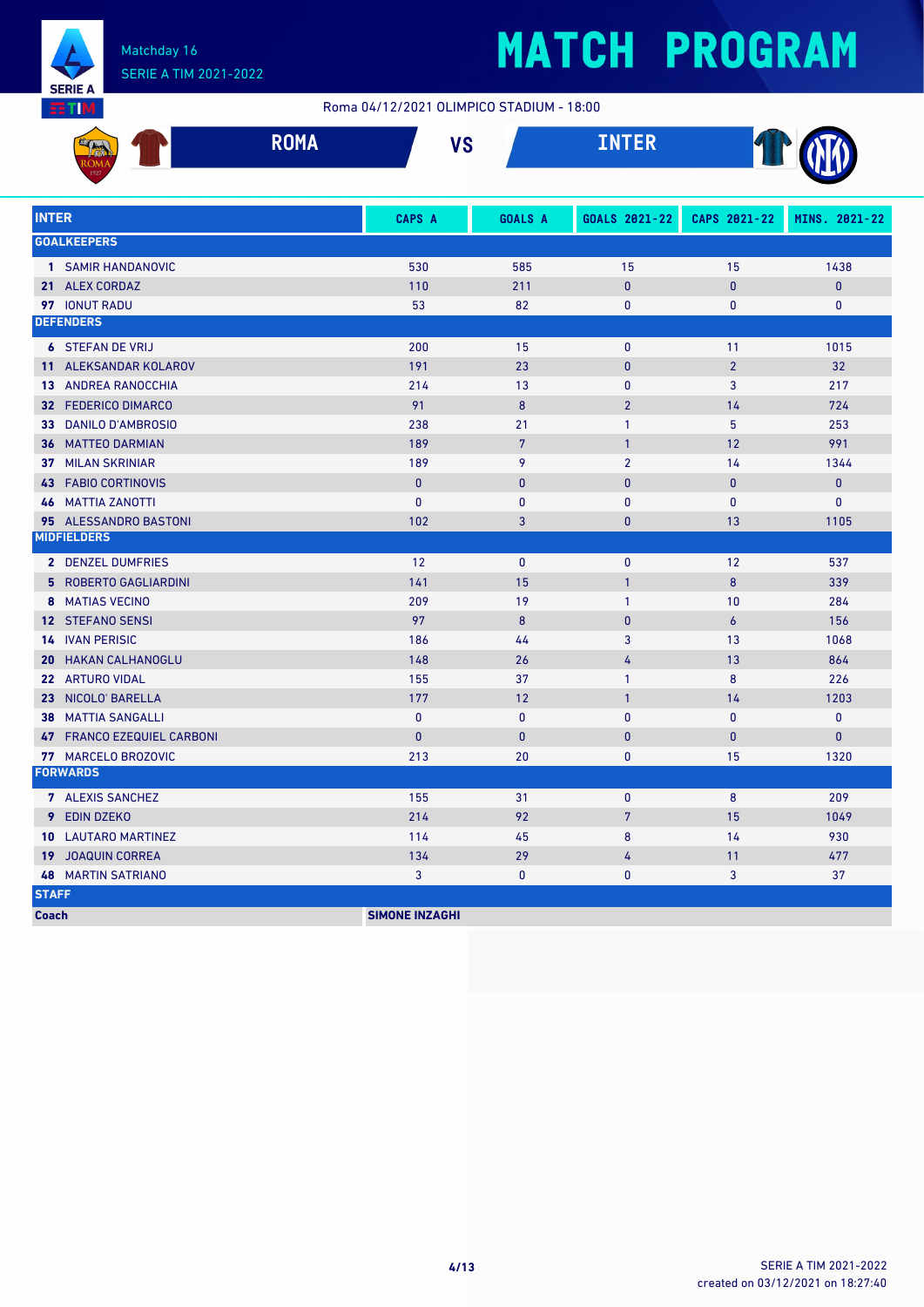

Roma 04/12/2021 OLIMPICO STADIUM - 18:00



### **LAST 5 MATCHES**

| <b>ROMA</b>        |                                                                                                        |                                                |         |
|--------------------|--------------------------------------------------------------------------------------------------------|------------------------------------------------|---------|
| <b>MATCHDAY 15</b> | <b>BOLOGNA</b>                                                                                         | <b>ROMA</b>                                    | $1-0$   |
| 01/12/2021         | 35'(1°T) M. SVANBERG                                                                                   |                                                |         |
| <b>MATCHDAY 14</b> | <b>ROMA</b>                                                                                            | <b>TORINO</b>                                  | $1-0$   |
| 28/11/2021         | 32'(1°T) T. ABRAHAM                                                                                    |                                                |         |
| <b>MATCHDAY 13</b> | <b>GENOA</b>                                                                                           | <b>ROMA</b>                                    | $0 - 2$ |
| 21/11/2021         |                                                                                                        | 37'(2°T) F. AFENA-GYAN, 49'(2°T) F. AFENA-GYAN |         |
| <b>MATCHDAY 12</b> | <b>VENEZIA</b>                                                                                         | <b>ROMA</b>                                    | $3 - 2$ |
| 07/11/2021         | 3'(1°T) M. CALDARA, 20'(2°T) M. ARAMU, 29'(2°T) D. OKEREKE 43'(1°T) E. SHOMURODOV, 47'(1°T) T. ABRAHAM |                                                |         |
| <b>MATCHDAY 11</b> | <b>ROMA</b>                                                                                            | <b>MILAN</b>                                   | $1 - 2$ |
| 31/10/2021         | 48'(2°T) S. EL SHAARAWY                                                                                | 26'(1°T) Z. IBRAHIMOVIC, 12'(2°T) F. KESSIE    |         |
|                    |                                                                                                        |                                                |         |
| <b>INTER</b>       |                                                                                                        |                                                |         |

| <b>MATCHDAY 15</b> | <b>INTER</b>                                                                | <b>SPEZIA</b>                                | $2 - 0$ |
|--------------------|-----------------------------------------------------------------------------|----------------------------------------------|---------|
| 01/12/2021         | 36'(1°T) R. GAGLIARDINI, 13'(2°T) L. MARTINEZ                               |                                              |         |
| <b>MATCHDAY 14</b> | <b>VENEZIA</b>                                                              | <b>INTER</b>                                 | $0 - 2$ |
| 27/11/2021         |                                                                             | 34'(1°T) H. CALHANOGLU, 51'(2°T) L. MARTINEZ |         |
| <b>MATCHDAY 13</b> | <b>INTER</b>                                                                | <b>NAPOLI</b>                                |         |
| 21/11/2021         | 25'(1°T) H. CALHANOGLU, 44'(1°T) I. PERISIC, 16'(2°T) L.<br><b>MARTINEZ</b> | 17'(1°T) P. ZIELINSKI, 34'(2°T) D. MERTENS   | $3 - 2$ |
| <b>MATCHDAY 12</b> | <b>MILAN</b>                                                                | <b>INTER</b>                                 | $1 - 1$ |
| 07/11/2021         | $17'(1°T)[A]$ S. DE VRIJ                                                    | 11'(1°T) H. CALHANOGLU                       |         |
| <b>MATCHDAY 11</b> | <b>INTER</b>                                                                | <b>UDINESE</b>                               | $2 - 0$ |
| 31/10/2021         | 15'(2°T) J. CORREA. 23'(2°T) J. CORREA                                      |                                              |         |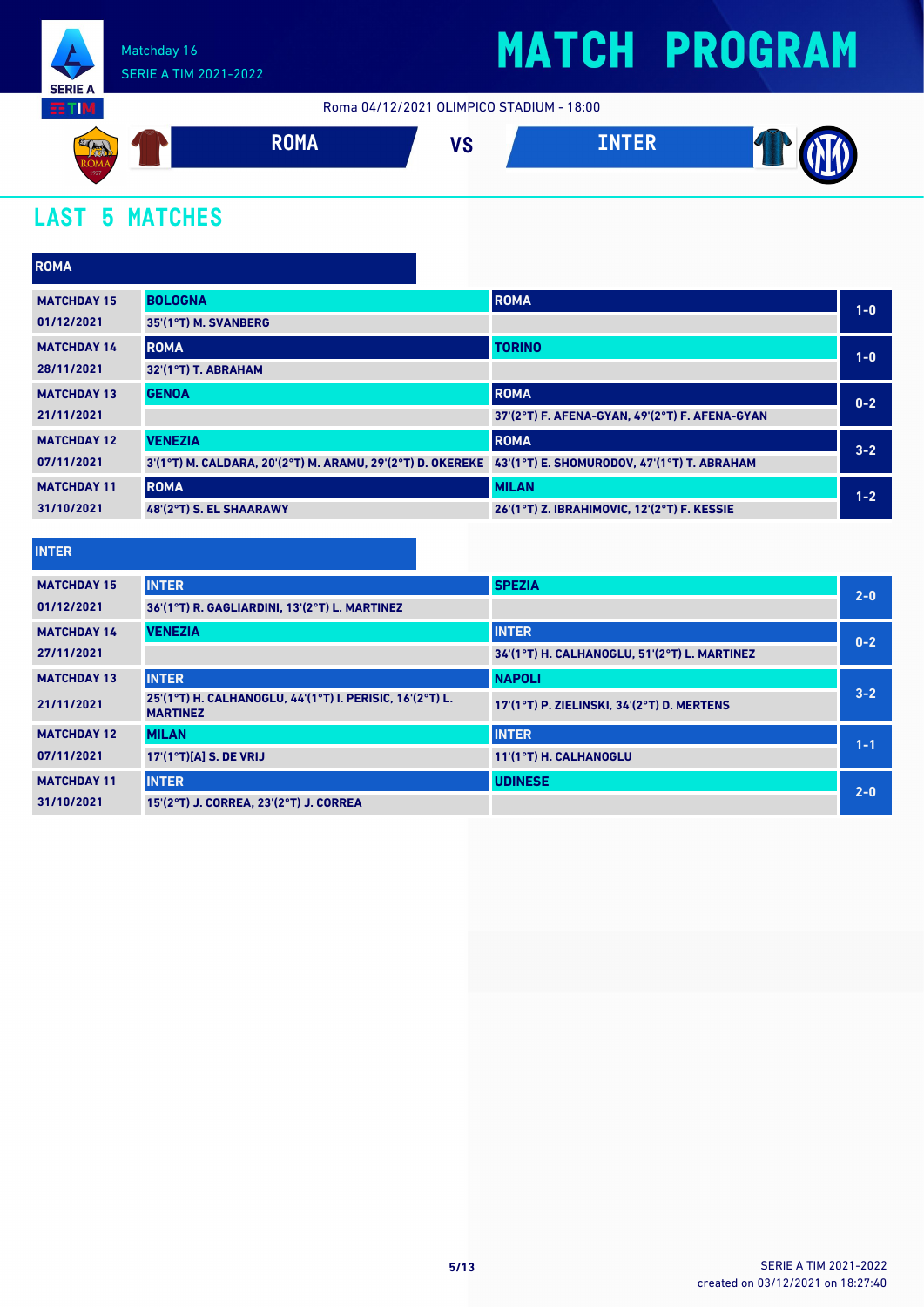

Roma 04/12/2021 OLIMPICO STADIUM - 18:00

| $\mathbb{S}$ and $\mathbb{S}$<br><b>The Associate</b><br>$-1.3319$ | <b>BALL</b><br><b>KUMA</b> | 170<br>70 | ------<br>المتقاسمات والمستوات | <b>CIPAL</b><br>м |
|--------------------------------------------------------------------|----------------------------|-----------|--------------------------------|-------------------|
| $\frac{1927}{1927}$                                                |                            |           |                                |                   |

| <b>TEAMS COMPARISON [Average values]</b> | <b>ROMA</b> | <b>INTER</b>   |
|------------------------------------------|-------------|----------------|
| <b>Goals For</b>                         | 1.6         | 2.4            |
| <b>Goals Conceded</b>                    | 1.07        | $\overline{1}$ |
| Attempts                                 | 17.6        | 17.2           |
| Attempts on target                       | 5.07        | 6.4            |
| <b>Assists</b>                           | 1.13        | 1.53           |
| <b>Attacking Plays</b>                   | 35.47       | 34.6           |
| <b>Passes Completed</b>                  | 393         | 415.93         |
| Passes Completed (%)                     | 85%         | 86%            |
| <b>Fouls Committed</b>                   | 13.8        | 13.2           |
| <b>Dribbling</b>                         | 9.2         | 6.93           |
| <b>Team Defense Position</b>             | 52.75m      | 52.39m         |
| <b>Key Passes</b>                        | 12.33       | 11.13          |
| <b>Offsides</b>                          | 1.8         | 1.33           |
| <b>Corners</b>                           | 6.47        | 6.2            |
| <b>Cross Completed</b>                   | 6.07        | 6.93           |
| <b>Defensive Half Ball Possession</b>    | 00'56       | 00'59          |
| <b>Attacking Half Ball Possession</b>    | 00'49       | 00'51          |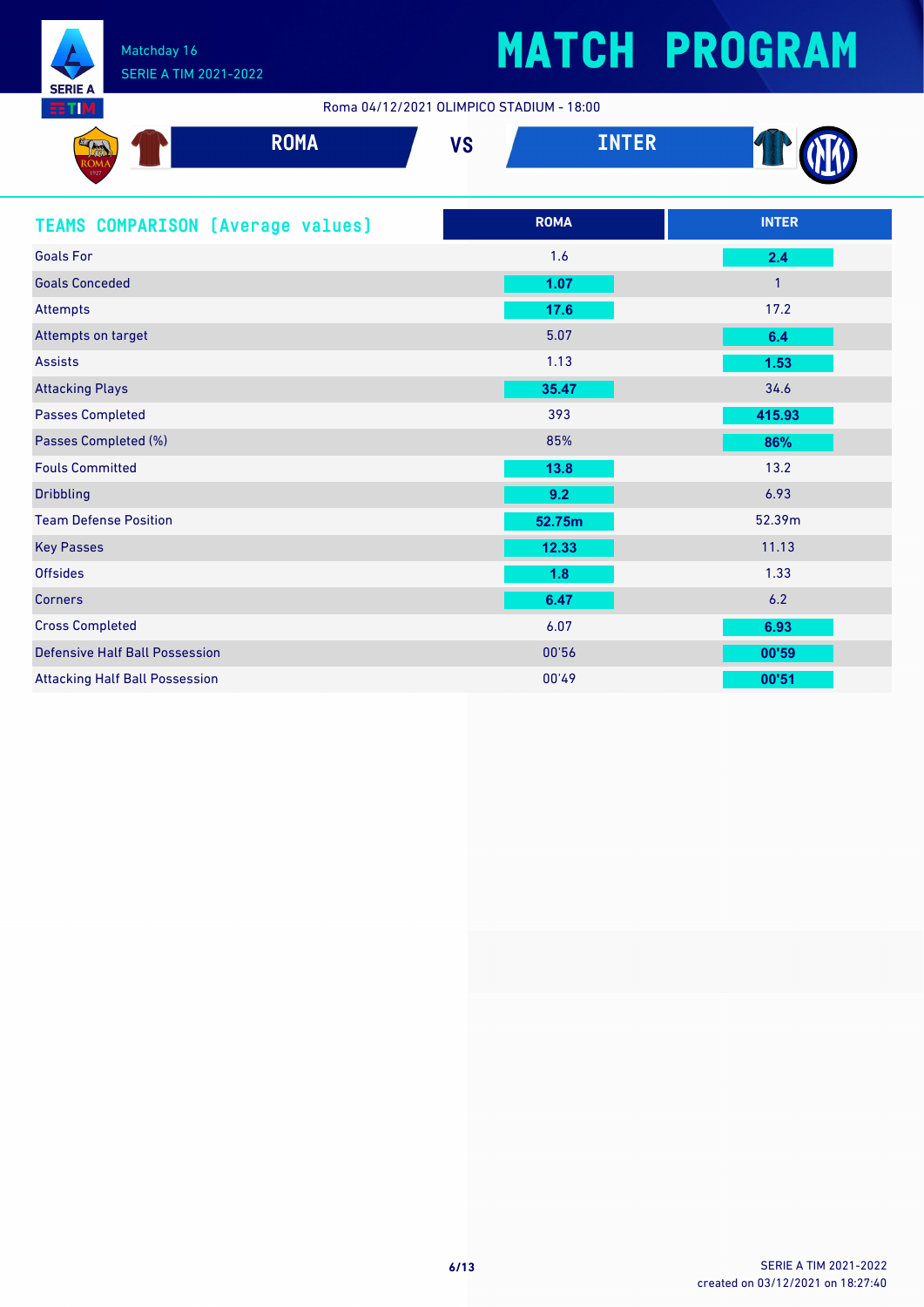



Matchday 16 SERIE A TIM 2021-2022

Roma 04/12/2021 OLIMPICO STADIUM - 18:00

| $E =$<br><b>Allan</b><br>$J$ (30)<br>rum | <b>DOMA</b><br><b>KUMA</b> | VC<br>79 | TNTED<br>TIM EN | TITA<br>м<br><b>COLLEGE</b> |
|------------------------------------------|----------------------------|----------|-----------------|-----------------------------|
| 1927                                     |                            |          |                 |                             |

### **ATHLETICS PERFORMANCE**

| <b>ROMA</b>           | Caps (Min.) | Average (Km) | <b>AVG Sprint</b><br>(Km) | <b>INTER</b>            | Caps (Min.) | Average (Km) | <b>AVG Sprint</b><br>(Km) |
|-----------------------|-------------|--------------|---------------------------|-------------------------|-------------|--------------|---------------------------|
| <b>4 B. CRISTANTE</b> | 13(1132)    | 11.162       | 0.703                     | 77 M. BROZOVIC          | 15 (1320')  | 11.769       | 1.027                     |
| 7 L. PELLEGRINI       | 13 (1164')  | 11.03        | 1.175                     | 23 N. BARELLA           | 14 (1203')  | 10.788       | 1.101                     |
| <b>3 R. IBANEZ</b>    | 15(1369)    | 10.307       | 0.774                     | <b>37 M. SKRINIAR</b>   | 14 (1344)   | 10.547       | 0.56                      |
| 23 G. MANCINI         | 15 (1438')  | 10.132       | 0.658                     | 6 S. DE VRIJ            | 11 (1015')  | 9.729        | 0.513                     |
| 17 J. VERETOUT        | 14(1242)    | 10.054       | 0.805                     | 14 I. PERISIC           | 13(1068)    | 9.53         | 1.141                     |
| 77 H. MKHITARYAN      | 14 (1099')  | 10.03        | 0.948                     | 36 M. DARMIAN           | 12 (991')   | 9.442        | 0.957                     |
| 2 R. KARSDORP         | 15 (1395')  | 9.609        | 0.886                     | 95 A. BASTONI           | 13 (1105')  | 9.356        | 0.594                     |
| 42 A. DIAWARA         | 3(159)      | 9.589        | 0.594                     | 9 E. DZEKO              | 15 (1049')  | 9.278        | 0.845                     |
| 9 T. ABRAHAM          | 15(1371)    | 9.578        | 0.827                     | 33 D. D'AMBROSIO        | 5(253)      | 8.99         | 0.535                     |
| <b>5 M. VINA</b>      | 11(803)     | 9.181        | 1.02                      | 20 H. CALHANOGLU        | 13 (864')   | 8.844        | 0.835                     |
| <b>55 E. DARBOE</b>   | 1(65)       | 8.88         | 0.733                     | <b>13 A. RANOCCHIA</b>  | 3(217)      | 8.732        | 0.409                     |
| <b>22 N. ZANIOLO</b>  | 13 (963')   | 8.806        | 0.85                      | 32 F. DIMARCO           | 14 (724)    | 8.67         | 0.991                     |
| <b>6 C. SMALLING</b>  | 7(353)      | 8.4          | 0.452                     | <b>5</b> R. GAGLIARDINI | 8(339')     | 8.462        | 0.904                     |
| 24 M. KUMBULLA        | 4(164)      | 8.004        | 0.426                     | 10 L. MARTINEZ          | 14 (930')   | 8.344        | 0.789                     |
| 13 R. CALAFIORI       | 5(186)      | 7.178        | 0.562                     | 2 D. DUMFRIES           | 12(537)     | 7.93         | 1.089                     |
| 92 S. EL SHAARAWY     | 15 (695')   | 6.84         | 0.746                     | 8 M. VECINO             | 10(284)     | 6.268        | 0.736                     |
| 14 E. SHOMURODOV      | 12(416)     | 6.377        | 0.709                     | 19 J. CORREA            | 11(477)     | 6.045        | 0.701                     |
| <b>11 C. PEREZ</b>    | 9(349)      | 5.75         | 0.638                     | <b>12 S. SENSI</b>      | 6(156)      | 5.312        | 0.411                     |
| 64 F. AFENA-GYAN      | 3(111)      | 4.336        | 0.547                     | <b>7</b> A. SANCHEZ     | 8(209')     | 4.297        | 0.473                     |
| 21 B. MAYORAL         | 3(39')      | 1.465        | 0.128                     | 22 A. VIDAL             | 8(226')     | 3.527        | 0.336                     |
| 59 N. ZALEWSKI        | 3(26')      | 1.387        | 0.18                      | 11 A. KOLAROV           | 2(32')      | 1.863        | 0.126                     |
| <b>52 E. BOVE</b>     | 2(8')       | 0.922        | 0.124                     | 48 M. SATRIANO          | 3(37)       | 1.615        | 0.159                     |
| 19 B. REYNOLDS        | 1(7)        | 0.798        | 0.164                     |                         |             |              |                           |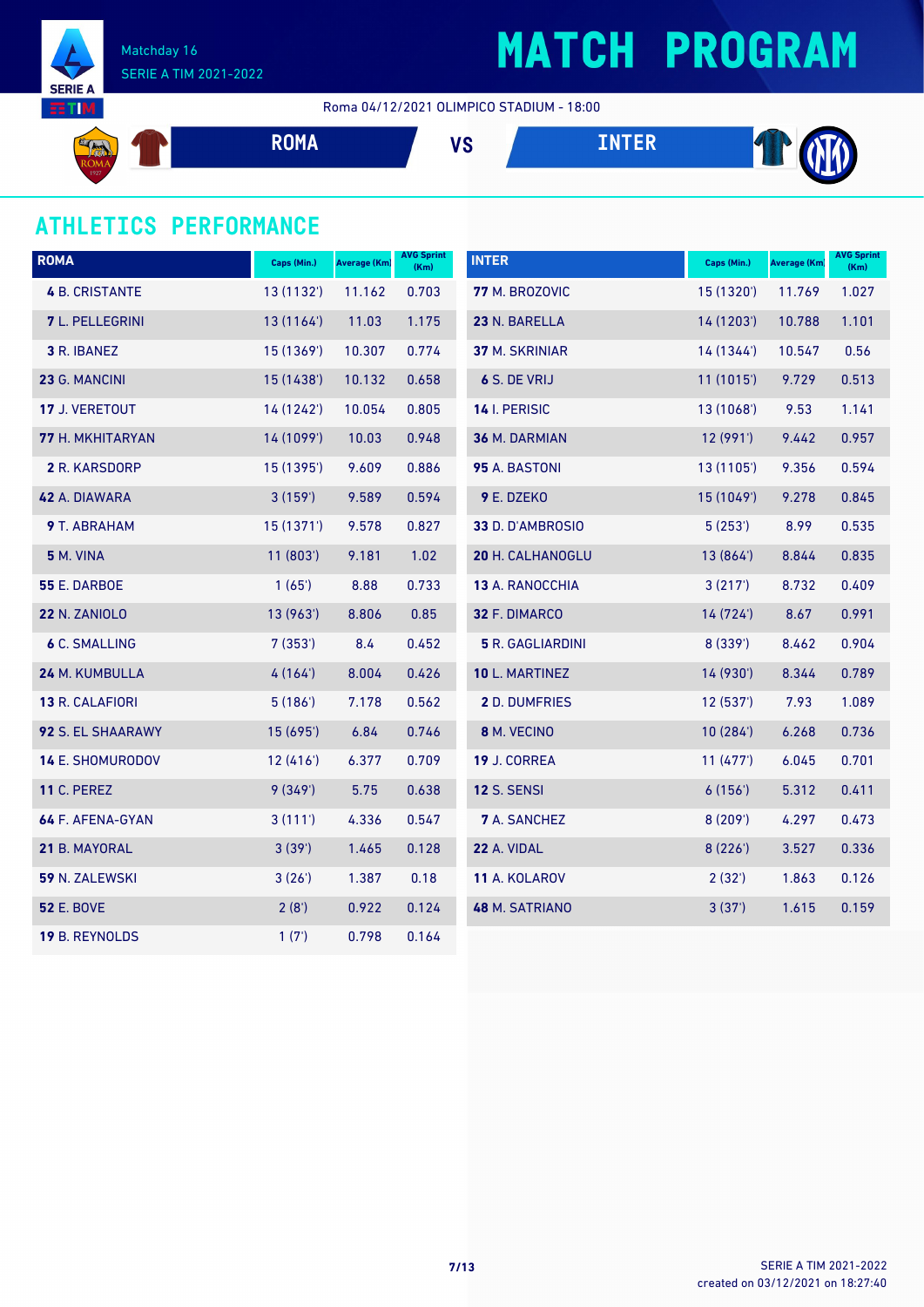Roma 04/12/2021 OLIMPICO STADIUM - 18:00



### **MATCHDAY 16**

**SERIE A HTM**  Matchday 16

SERIE A TIM 2021-2022

|                    | MILAN vs SALERNITANA     | 04/12/2021 15:00 |
|--------------------|--------------------------|------------------|
|                    | ROMA vs INTER            | 04/12/2021 18:00 |
|                    | NAPOLI vs ATALANTA       | 04/12/2021 20:45 |
| <b>BOLOGNA</b>     | vs FIORENTINA            | 05/12/2021 12:30 |
|                    | SPEZIA vs SASSUOLO       | 05/12/2021 15:00 |
|                    | VENEZIA VS HELLAS VERONA | 05/12/2021 15:00 |
| SAMPDORIA vs LAZIO |                          | 05/12/2021 18:00 |
| <b>JUVENTUS</b>    | vs GENOA                 | 05/12/2021 20:45 |
|                    | EMPOLI vs UDINESE        | 06/12/2021 18:30 |
| CAGLIARI           | vs TORINO                | 06/12/2021 20:45 |

### **SERIE A TIM TABLE**

|                      | <b>PTS</b> | P  | W                | D              | L                | <b>GF</b> | GA | <b>GOAL DIFF.</b> |
|----------------------|------------|----|------------------|----------------|------------------|-----------|----|-------------------|
| <b>NAPOLI</b>        | 36         | 15 | 11               | 3              | $\mathbf{1}$     | 32        | 9  | $+23$             |
| <b>MILAN</b>         | 35         | 15 | 11               | $\overline{2}$ | $\overline{2}$   | 33        | 18 | $+15$             |
| <b>INTER</b>         | 34         | 15 | 10               | 4              | $\mathbf{1}$     | 36        | 15 | $+21$             |
| <b>ATALANTA</b>      | 31         | 15 | 9                | 4              | $\overline{2}$   | 32        | 17 | $+15$             |
| <b>ROMA</b>          | 25         | 15 | 8                | 1              | $\boldsymbol{6}$ | 24        | 16 | $+8$              |
| <b>FIORENTINA</b>    | 24         | 15 | $\bf 8$          | $\pmb{0}$      | $\overline{7}$   | 24        | 20 | $+4$              |
| <b>JUVENTUS</b>      | 24         | 15 | $7\overline{ }$  | 3              | 5                | 20        | 16 | $+4$              |
| <b>BOLOGNA</b>       | 24         | 15 | $7\phantom{.}$   | 3              | $5\phantom{.0}$  | 21        | 24 | $-3$              |
| <b>LAZIO</b>         | 22         | 15 | $\boldsymbol{6}$ | 4              | $\overline{5}$   | 29        | 29 | $\pmb{0}$         |
| <b>HELLAS VERONA</b> | 20         | 15 | $\overline{5}$   | $\overline{5}$ | $\overline{5}$   | 28        | 25 | $+3$              |
| <b>EMPOLI</b>        | 20         | 15 | $\boldsymbol{6}$ | $\overline{2}$ | $\overline{7}$   | 23        | 28 | $-5$              |
| <b>SASSUOLO</b>      | 19         | 15 | $5\phantom{.0}$  | 4              | $\boldsymbol{6}$ | 24        | 23 | $+1$              |
| <b>TORINO</b>        | 18         | 15 | $5\phantom{.0}$  | 3              | $\overline{7}$   | 19        | 16 | $+3$              |
| <b>UDINESE</b>       | 16         | 15 | 3                | $\overline{7}$ | $5\phantom{.0}$  | 20        | 24 | $-4$              |
| <b>SAMPDORIA</b>     | 15         | 15 | 4                | $\overline{3}$ | 8                | 21        | 29 | $-8$              |
| <b>VENEZIA</b>       | 15         | 15 | 4                | 3              | $\bf 8$          | 12        | 25 | $-13$             |
| <b>SPEZIA</b>        | 11         | 15 | 3                | $\overline{2}$ | 10               | 15        | 34 | $-19$             |
| <b>GENOA</b>         | 10         | 15 | $\mathbf{1}$     | $\overline{7}$ | $\overline{7}$   | 17        | 29 | $-12$             |
| <b>CAGLIARI</b>      | 9          | 15 | $\mathbf{1}$     | $\overline{6}$ | 8                | 16        | 29 | $-13$             |
| <b>SALERNITANA</b>   | 8          | 15 | $\overline{2}$   | $\overline{2}$ | 11               | 11        | 31 | $-20$             |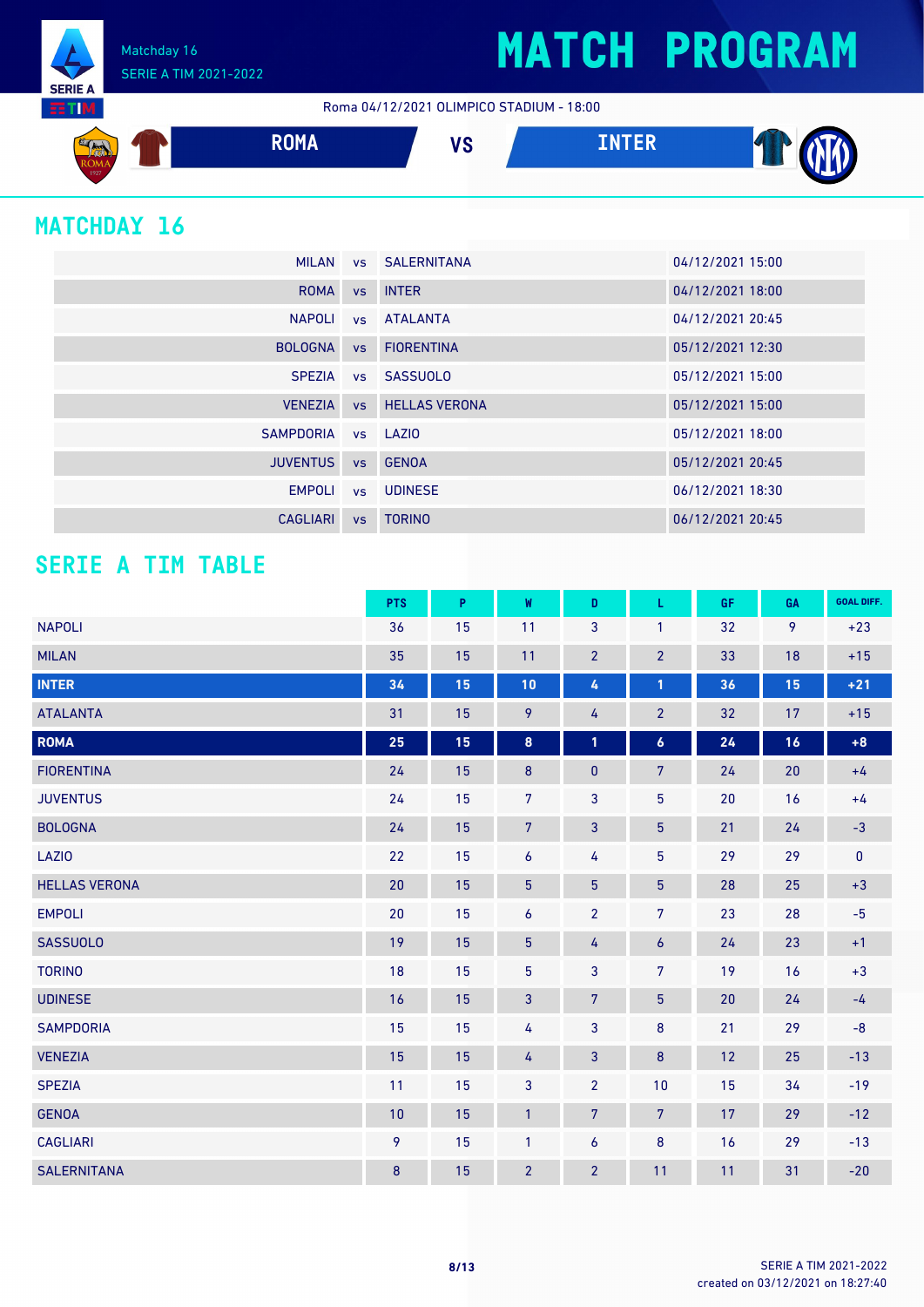

Roma 04/12/2021 OLIMPICO STADIUM - 18:00



### **PLAYERS RANKING**

| <b>TOP SCORERS</b> |                    | <b>Goals(Penalties)</b> |       |
|--------------------|--------------------|-------------------------|-------|
| 1                  | <b>D. VLAHOVIC</b> | FI <sub>0</sub>         | 12(4) |
| $\mathcal{P}$      | C. IMMOBILE        | LAZ                     | 11(3) |
| 3                  | D. ZAPATA          | <b>ATA</b>              | 9(3)  |
| 3                  | <b>G. SIMEONE</b>  | <b>VER</b>              | 9(0)  |
| 5                  | <b>L. MARTINEZ</b> | <b>INT</b>              | 8(3)  |
| 5                  | <b>JOAO PEDRO</b>  | CAG                     | 8(3)  |
| 7                  | <b>D. BERARDI</b>  | <b>SAS</b>              | 7(2)  |
| 7                  | E. DZEKO           | <b>INT</b>              | 7(0)  |
| 7                  | M. PASALIC         | <b>ATA</b>              | 7(0)  |
| 10                 | M. DESTRO          | <b>GEN</b>              | 6(0)  |

#### **TEAMS RANKING**

|                | <b>TEAMS RANKING</b> | <b>Goals - Goals per game</b> |              |
|----------------|----------------------|-------------------------------|--------------|
| 1              | <b>INTER</b>         | 36                            | 2.4          |
| $\overline{2}$ | <b>MILAN</b>         | 33                            | 2.2          |
| 3              | <b>ATALANTA</b>      | 32                            | 2.13         |
| 3              | <b>NAPOLI</b>        | 32                            | 2.13         |
| 5              | LAZI <sub>0</sub>    | 29                            | 1.93         |
| 6              | <b>HELLAS VERONA</b> | 28                            | 1.87         |
| 7              | <b>FIORENTINA</b>    | 24                            | 1.6          |
| $\overline{7}$ | <b>ROMA</b>          | 24                            | 1.6          |
| 7              | <b>SASSUOLO</b>      | 24                            | 1.6          |
| 10             | <b>EMPOLI</b>        | 23                            | 1.53         |
| 11             | <b>BOLOGNA</b>       | 21                            | 1.4          |
| 11             | <b>SAMPDORIA</b>     | 21                            | 1.4          |
| 13             | <b>JUVENTUS</b>      | 20                            | 1.33         |
| 13             | <b>UDINESE</b>       | 20                            | 1.33         |
|                | <b>15 TORINO</b>     | 19                            | 1.27         |
| 16             | <b>GENOA</b>         | 17                            | 1.13         |
| 17             | <b>CAGLIARI</b>      | 16                            | 1.07         |
|                | 18 SPEZIA            | 15                            | $\mathbf{1}$ |
| 19             | <b>VENEZIA</b>       | 12                            | 0.8          |
|                | 20 SALERNITANA       | 11                            | 0.73         |

|                | <b>TEAMS RANKING</b> | <b>Att.-On Target-Off Target-Blocked</b> |    |     |    |
|----------------|----------------------|------------------------------------------|----|-----|----|
| 1              | <b>ROMA</b>          | 264                                      | 76 | 108 | 80 |
| $\overline{2}$ | <b>INTER</b>         | 258                                      | 96 | 93  | 69 |
| 3              | <b>ATAI ANTA</b>     | 230                                      | 70 | 87  | 73 |
| 4              | <b>NAPOLI</b>        | 224                                      | 79 | 86  | 59 |
| 5              | <b>MILAN</b>         | 222                                      | 65 | 93  | 64 |
| 6              | <b>JUVENTUS</b>      | 205                                      | 64 | 99  | 42 |
| 7              | <b>EMPOLI</b>        | 204                                      | 68 | 68  | 68 |
| 7              | <b>SASSUOLO</b>      | 204                                      | 77 | 76  | 51 |
| 9              | <b>TORINO</b>        | 202                                      | 60 | 81  | 61 |
| 10             | <b>BOLOGNA</b>       | 199                                      | 67 | 79  | 53 |
| 11             | <b>UDINESE</b>       | 193                                      | 68 | 65  | 60 |
| 12             | <b>FIORENTINA</b>    | 190                                      | 72 | 71  | 47 |
| 13             | <b>HELLAS VERONA</b> | 172                                      | 63 | 68  | 41 |
| 14             | <b>SAMPDORIA</b>     | 171                                      | 54 | 73  | 44 |
| 15             | <b>GENOA</b>         | 170                                      | 52 | 73  | 45 |
| 15             | <b>LAZIO</b>         | 170                                      | 71 | 57  | 42 |
| 17             | <b>SPEZIA</b>        | 166                                      | 58 | 67  | 41 |
| 18             | <b>SALERNITANA</b>   | 162                                      | 44 | 71  | 47 |
| 19             | <b>CAGLIARI</b>      | 156                                      | 47 | 68  | 41 |
| 20             | <b>VENEZIA</b>       | 130                                      | 49 | 58  | 23 |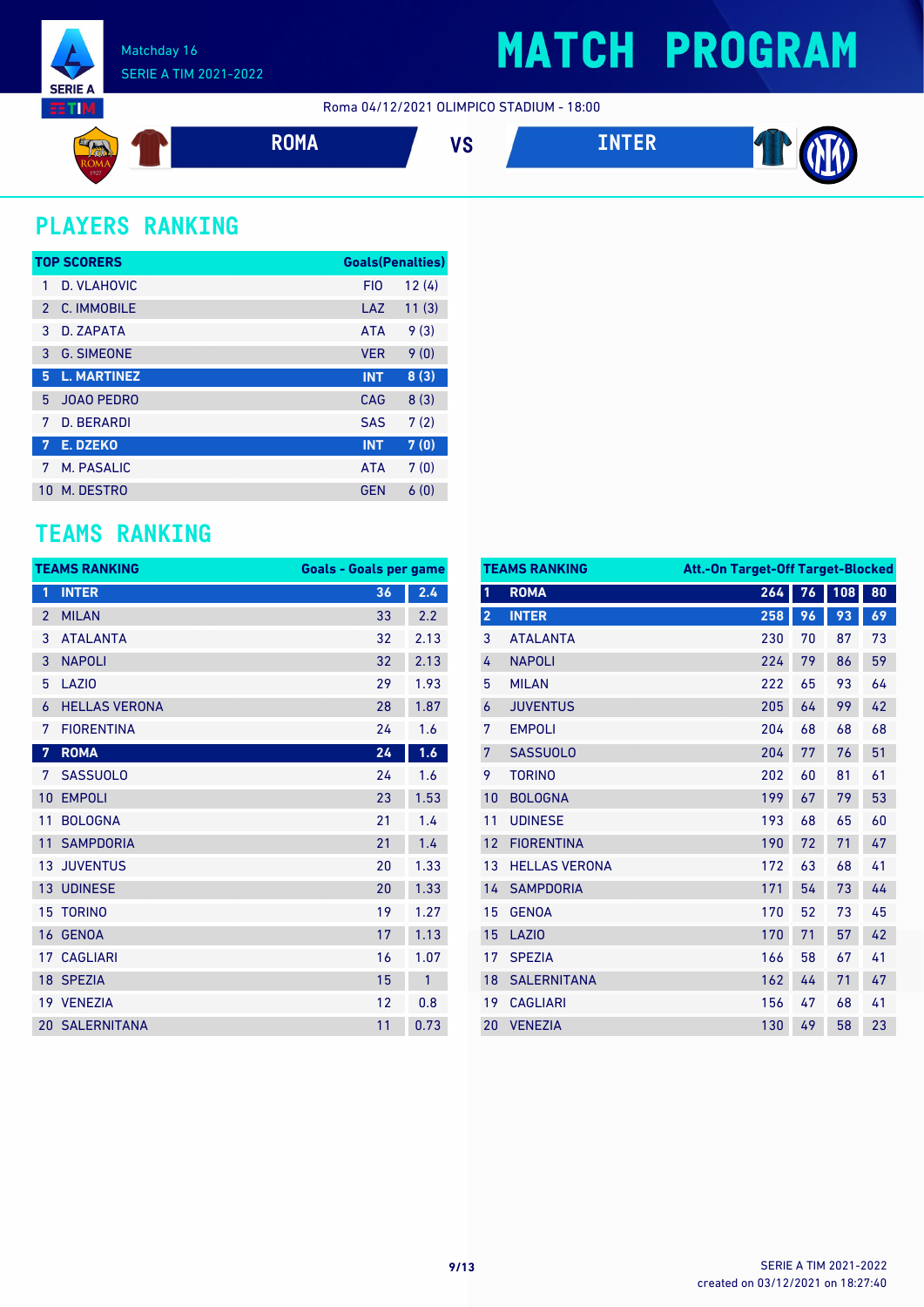

**Sige** 

#### Matchday 16 SERIE A TIM 2021-2022

# **MATCH PROGRAM**

Roma 04/12/2021 OLIMPICO STADIUM - 18:00







| <b>TEAMS RANKING</b>   |    | <b>Assists - Avg</b> |
|------------------------|----|----------------------|
| 1 INTER                | 23 | 1.53                 |
| 2 ATALANTA             | 22 | 1.47                 |
| <b>3 HELLAS VERONA</b> | 19 | 1.27                 |
| 3 LAZIO                | 19 | 1.27                 |
| <b>3 NAPOLI</b>        | 19 | 1.27                 |
| <b>6 BOLOGNA</b>       | 17 | 1.13                 |
| <b>6 MILAN</b>         | 17 | 1.13                 |
| <b>6 ROMA</b>          | 17 | 1.13                 |
| <b>9 FIORENTINA</b>    | 15 | 1.00                 |
| <b>10 SAMPDORIA</b>    | 14 | 0.93                 |
| <b>10 SASSUOLO</b>     | 14 | 0.93                 |
| <b>12 TORINO</b>       | 13 | 0.87                 |
| <b>12 UDINESE</b>      | 13 | 0.87                 |
| <b>14 EMPOLI</b>       | 12 | 0.80                 |
| 14 GENOA               | 12 | 0.80                 |
| <b>16 CAGLIARI</b>     | 11 | 0.73                 |
| <b>16 JUVENTUS</b>     | 11 | 0.73                 |
| <b>18 SPEZIA</b>       | 8  | 0.53                 |
| <b>18 VENEZIA</b>      | 8  | 0.53                 |
| <b>20 SALERNITANA</b>  | 7  | 0.47                 |

|                  | <b>TEAMS RANKING</b>    | Passes completed - % * |    |
|------------------|-------------------------|------------------------|----|
| 1                | <b>NAPOLI</b>           | 495.33                 | 88 |
| $\mathfrak{p}$   | <b>LAZIO</b>            | 488.87                 | 87 |
| 3                | <b>FIORENTINA</b>       | 424.07                 | 86 |
| 4                | <b>SASSUOLO</b>         | 422.13                 | 85 |
| 5                | <b>ATALANTA</b>         | 420.07                 | 82 |
| $\boldsymbol{6}$ | <b>INTER</b>            | 415.93                 | 86 |
| 7                | <b>JUVENTUS</b>         | 412.53                 | 85 |
| 8                | <b>MILAN</b>            | 397.33                 | 85 |
| 9                | <b>ROMA</b>             | 393                    | 85 |
| 10               | <b>BOLOGNA</b>          | 386.93                 | 83 |
| 11               | <b>TORINO</b>           | 343                    | 79 |
|                  | <b>12 HELLAS VERONA</b> | 342.13                 | 79 |
|                  | 13 SPEZIA               | 331.4                  | 80 |
|                  | 14 GENOA                | 311.33                 | 79 |
|                  | <b>15 EMPOLI</b>        | 302.6                  | 79 |
|                  | 16 VENEZIA              | 301.73                 | 80 |
|                  | <b>17 UDINESE</b>       | 294.53                 | 80 |
|                  | <b>18 CAGLIARI</b>      | 288.07                 | 78 |
|                  | <b>19 SAMPDORIA</b>     | 286.13                 | 76 |
|                  | <b>20 SALERNITANA</b>   | 262.73                 | 76 |

\*Average Values

| ses*           |                 | <b>TEAMS RANKING</b>       | <b>Recoveries*</b> |
|----------------|-----------------|----------------------------|--------------------|
| 33             | 1               | <b>HELLAS VERONA</b>       | 67.8               |
| 13             | $\overline{2}$  | <b>ATALANTA</b>            | 65.13              |
| 6              | 3               | <b>TORINO</b>              | 64.27              |
| ١              | 4               | <b>SAMPDORIA</b>           | 59.67              |
| 3              | 5               | <b>MILAN</b>               | 58.73              |
| 4              | 6               | <b>SPEZIA</b>              | 58.4               |
| 3              | 7               | <b>GENOA</b>               | 57.6               |
|                | 8               | <b>JUVENTUS</b>            | 57.2               |
| 3              | 9               | <b>VENEZIA</b>             | 57.13              |
| 5              | 10              | <b>EMPOLI</b>              | 57                 |
| 3              | 11              | <b>FIORENTINA</b>          | 56.2               |
| 3              |                 | <b>12 LAZIO</b>            | 55.53              |
| 7              |                 | 13 SASSUOLO                | 55.07              |
| 3              |                 | 14 BOLOGNA                 | 54.2               |
| 7              |                 | <b>15 CAGLIARI</b>         | 53.53              |
| 2              |                 | <b>15 SALERNITANA</b>      | 53.53              |
| 3              | 17 <sup>2</sup> | <b>INTER</b>               | 53.2               |
| 3              |                 | <b>18 ROMA</b>             | 53.13              |
| 3              |                 | 19 NAPOLI                  | 52.87              |
| $\overline{7}$ |                 | 19 UDINESE                 | 52.87              |
|                |                 | * Valori medi per partita. |                    |

|                | <b>TEAMS RANKING</b>      | <b>Key Passes*</b> |
|----------------|---------------------------|--------------------|
| 1              | <b>ROMA</b>               | 12.33              |
| $\overline{2}$ | <b>INTER</b>              | 11.13              |
| 3              | <b>ATALANTA</b>           | 10.6               |
| 4              | <b>NAPOLI</b>             | 10                 |
| 5              | <b>JUVENTUS</b>           | 9.53               |
| 6              | <b>MILAN</b>              | 9.4                |
| 7              | <b>TORINO</b>             | 9.33               |
| 8              | <b>BOLOGNA</b>            | 9                  |
| 9              | <b>FIORENTINA</b>         | 8.73               |
| 10             | <b>UDINESE</b>            | 8.6                |
| 11             | <b>SASSUOLO</b>           | 8.53               |
|                | 12 EMPOLI                 | 8.33               |
|                | 13 SPEZIA                 | 7.87               |
|                | <b>14 SAMPDORIA</b>       | 7.53               |
|                | <b>15 HELLAS VERONA</b>   | 7.27               |
|                | <b>16 LAZIO</b>           | 7.2                |
|                | <b>17 SALERNITANA</b>     | 7.13               |
|                | <b>18 CAGLIARI</b>        | 6.8                |
|                | 19 GENOA                  | 6.53               |
|                | 20 VENEZIA                | 5.67               |
|                | * Valori modi nor nartita |                    |

Valori medi per partita.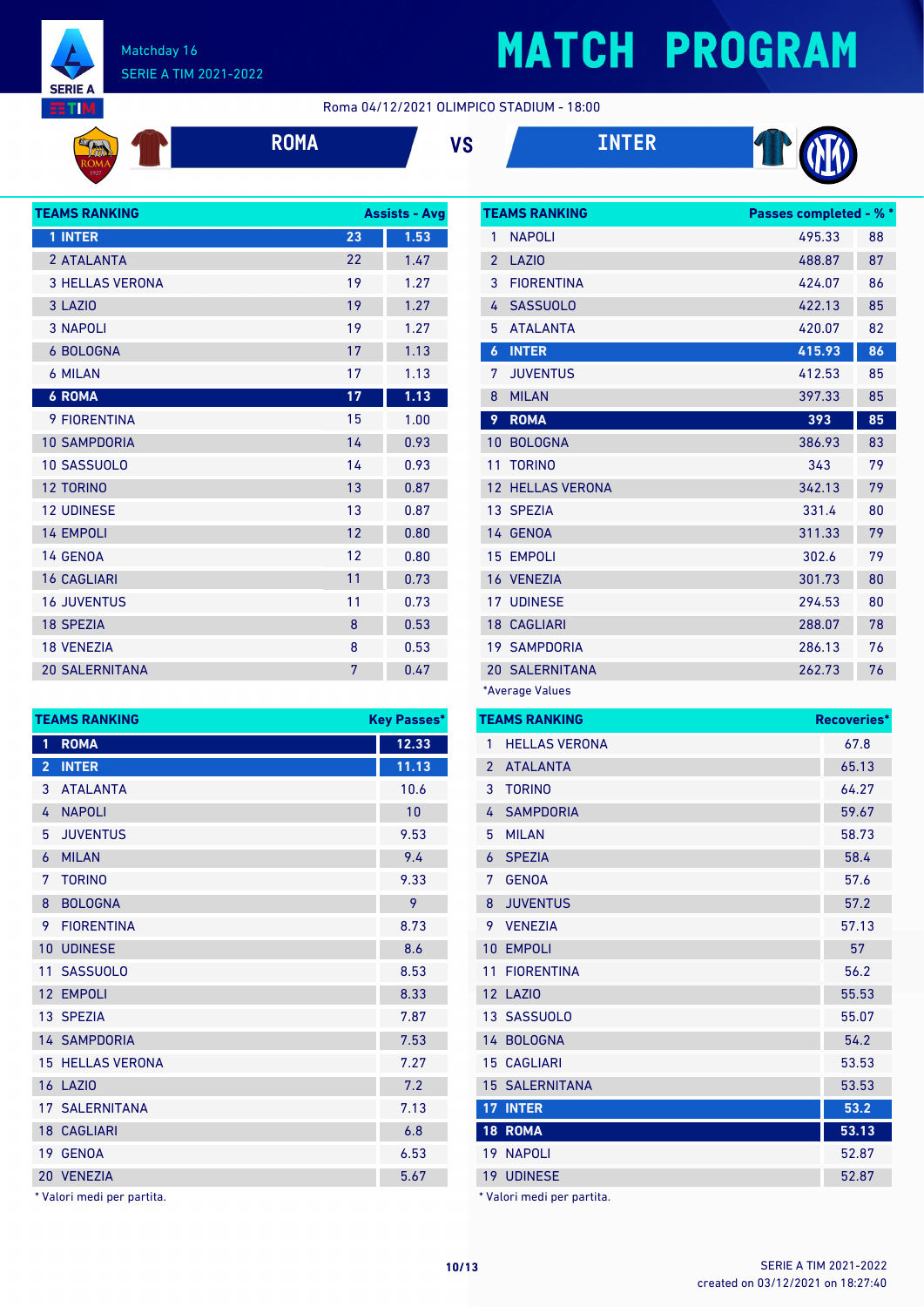

**EXAMPLE** 

#### Matchday 16 SERIE A TIM 2021-2022

# **MATCH PROGRAM**

Roma 04/12/2021 OLIMPICO STADIUM - 18:00







|                | <b>TEAMS RANKING</b>    | <b>Tot. Saves - Average</b> |      |
|----------------|-------------------------|-----------------------------|------|
| 1              | <b>VENEZIA</b>          | 61                          | 4.07 |
| $\overline{2}$ | <b>SPEZIA</b>           | 56                          | 3.73 |
| 3              | <b>EMPOLI</b>           | 54                          | 3.6  |
| 4              | <b>BOLOGNA</b>          | 49                          | 3.27 |
| 5              | <b>SAMPDORIA</b>        | 49                          | 3.27 |
| 6              | <b>SALERNITANA</b>      | 49                          | 3.27 |
| 7              | <b>INTER</b>            | 45                          | 3    |
| 8              | <b>CAGLIARI</b>         | 43                          | 2.87 |
| 9              | <b>GENOA</b>            | 42                          | 2.8  |
| 10             | <b>ROMA</b>             | 40                          | 2.67 |
| 11             | <b>MILAN</b>            | 39                          | 2.6  |
|                | <b>12 HELLAS VERONA</b> | 38                          | 2.53 |
|                | <b>13 UDINESE</b>       | 38                          | 2.53 |
|                | 14 NAPOLI               | 38                          | 2.53 |
|                | <b>15 FIORENTINA</b>    | 36                          | 2.4  |
|                | 16 ATALANTA             | 35                          | 2.33 |
|                | 17 SASSUOLO             | 32                          | 2.13 |
|                | <b>18 LAZIO</b>         | 31                          | 2.07 |
| 19             | <b>JUVENTUS</b>         | 29                          | 1.93 |
|                | 20 TORINO               | 29                          | 1.93 |

|                | <b>TEAMS RANKING</b>  | AVG (Km) |
|----------------|-----------------------|----------|
| 1              | LAZI <sub>0</sub>     | 112.173  |
| $\mathfrak{p}$ | <b>EMPOLI</b>         | 110.852  |
| $\overline{3}$ | <b>INTER</b>          | 110.569  |
| 4              | <b>VENEZIA</b>        | 110.109  |
| 5              | <b>ATALANTA</b>       | 108.662  |
| 6              | <b>HELLAS VERONA</b>  | 108.643  |
| 7              | <b>JUVENTUS</b>       | 108.249  |
| 8              | <b>FIORENTINA</b>     | 107.516  |
| 9              | <b>GENOA</b>          | 107.15   |
| 10             | <b>CAGLIARI</b>       | 106.523  |
| 11             | <b>TORINO</b>         | 106.247  |
|                | 12 ROMA               | 106.054  |
|                | <b>13 UDINESE</b>     | 104.999  |
|                | <b>14 SALERNITANA</b> | 104.969  |
|                | 15 SASSUOLO           | 104.725  |
|                | 16 SPEZIA             | 104.526  |
| 17             | <b>MILAN</b>          | 104.314  |
| 18             | <b>BOLOGNA</b>        | 104.285  |
|                | <b>19 SAMPDORIA</b>   | 104.241  |
|                | 20 NAPOLI             | 104.176  |

|                | <b>TEAMS RANKING</b>  | Tot. Final Third Passes - Avg. |        |
|----------------|-----------------------|--------------------------------|--------|
| 1              | <b>NAPOLI</b>         | 1769                           | 117.93 |
| $\overline{2}$ | <b>ATALANTA</b>       | 1741                           | 116.07 |
| 3              | LAZI <sub>0</sub>     | 1558                           | 103.87 |
| 4              | <b>INTER</b>          | 1472                           | 98.13  |
| 5              | <b>MILAN</b>          | 1381                           | 92.07  |
| 6              | <b>ROMA</b>           | 1349                           | 89.93  |
| 7              | <b>TORINO</b>         | 1344                           | 89.6   |
| 8              | <b>BOLOGNA</b>        | 1289                           | 85.93  |
| 9              | <b>JUVENTUS</b>       | 1285                           | 85.67  |
| 10             | <b>FIORENTINA</b>     | 1267                           | 84.47  |
| 11             | <b>HELLAS VERONA</b>  | 1227                           | 81.8   |
|                | 12 EMPOLI             | 1189                           | 79.27  |
|                | 13 SPEZIA             | 1145                           | 76.33  |
|                | 14 SASSUOLO           | 1111                           | 74.07  |
|                | <b>15 SAMPDORIA</b>   | 1073                           | 71.53  |
|                | <b>16 SALERNITANA</b> | 986                            | 65.73  |
|                | <b>17 UDINESE</b>     | 985                            | 65.67  |
|                | <b>18 CAGLIARI</b>    | 883                            | 58.87  |
| 19             | <b>GENOA</b>          | 866                            | 57.73  |
|                | 20 VENEZIA            | 693                            | 46.2   |

|                   | <b>TEAMS RANKING</b>  | <b>Tot. Dribbling - Average</b> |       |
|-------------------|-----------------------|---------------------------------|-------|
| 1                 | <b>SASSUOLO</b>       | 169                             | 11.27 |
| $\overline{2}$    | <b>MILAN</b>          | 168                             | 11.2  |
| 3                 | <b>JUVENTUS</b>       | 147                             | 9.8   |
| 4                 | <b>ROMA</b>           | 138                             | 9.2   |
| 5                 | <b>BOLOGNA</b>        | 137                             | 9.13  |
| 5                 | <b>NAPOLI</b>         | 137                             | 9.13  |
| 7                 | <b>UDINESE</b>        | 134                             | 8.93  |
| 8                 | <b>GENOA</b>          | 132                             | 8.8   |
| 9                 | <b>HELLAS VERONA</b>  | 131                             | 8.73  |
| 10                | LAZIO                 | 129                             | 8.6   |
| 11                | <b>ATALANTA</b>       | 127                             | 8.47  |
| $12 \overline{ }$ | <b>SPEZIA</b>         | 124                             | 8.27  |
|                   | <b>13 TORINO</b>      | 119                             | 7.93  |
|                   | <b>14 FIORENTINA</b>  | 111                             | 7.4   |
|                   | <b>14 SALERNITANA</b> | 111                             | 7.4   |
|                   | 16 EMPOLI             | 110                             | 7.33  |
|                   | 17 VENEZIA            | 108                             | 7.2   |
| 18                | <b>INTER</b>          | 104                             | 6.93  |
|                   | 19 CAGLIARI           | 96                              | 6.4   |
|                   | <b>20 SAMPDORIA</b>   | 76                              | 5.07  |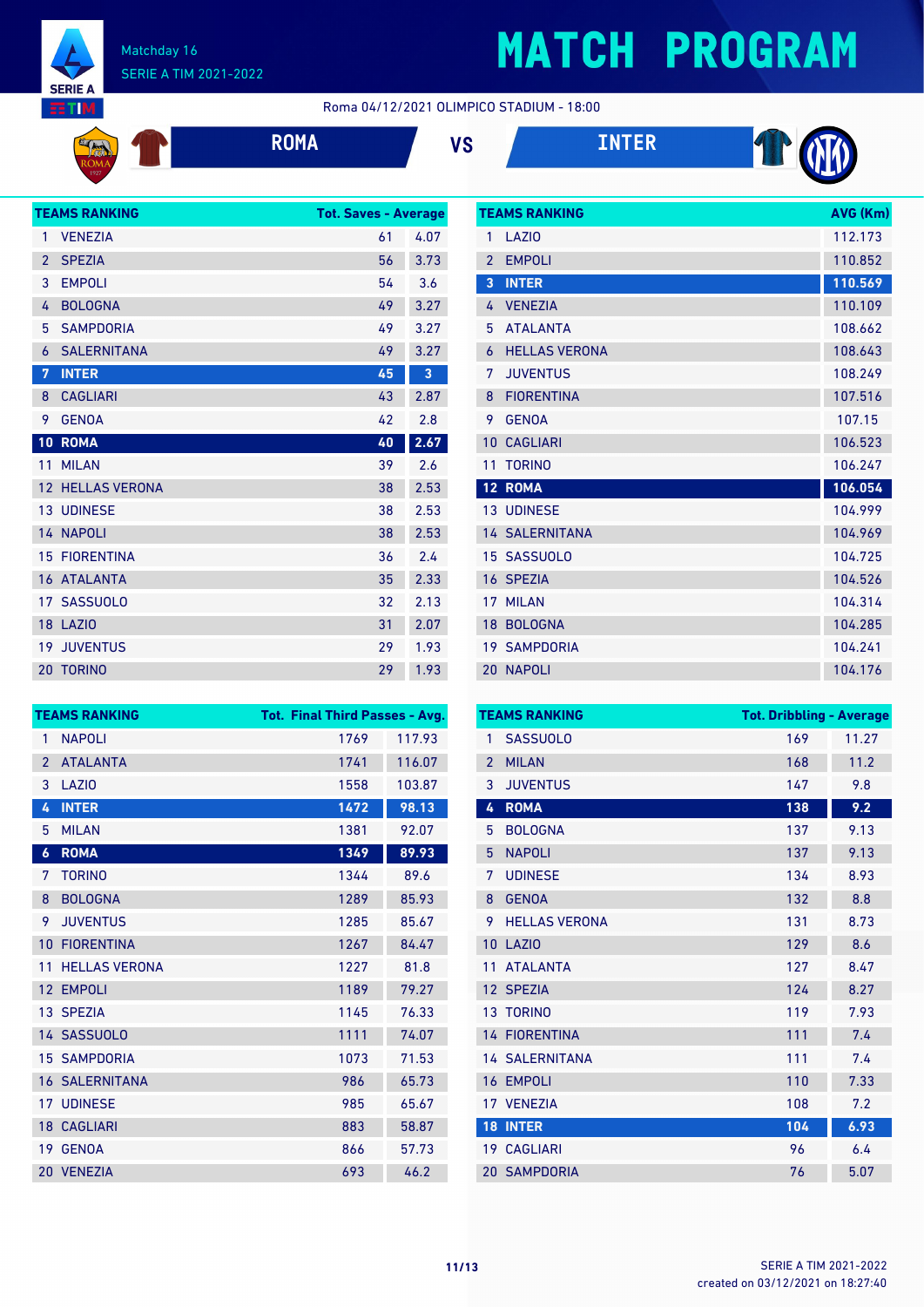

**Agency** 

#### Matchday 16 SERIE A TIM 2021-2022

# **MATCH PROGRAM**

Roma 04/12/2021 OLIMPICO STADIUM - 18:00



**ROMA VS INTER**





| <b>RANKING SQUADRE</b> |                       |                | <b>Penalties - Against</b> |
|------------------------|-----------------------|----------------|----------------------------|
| 1                      | <b>INTER</b>          | 8              | 3                          |
| $\overline{2}$         | <b>NAPOLI</b>         | 7              | 1                          |
| 3                      | <b>JUVENTUS</b>       | 5              | $\overline{2}$             |
| 4                      | <b>FIORENTINA</b>     | 5              | 3                          |
| 4                      | <b>GENOA</b>          | 5              | 3                          |
| 6                      | <b>HELLAS VERONA</b>  | 4              | $\overline{2}$             |
| 7                      | <b>ATALANTA</b>       | 4              | 3                          |
| 8                      | <b>EMPOLI</b>         | 4              | 4                          |
| 8                      | <b>MILAN</b>          | 4              | 4                          |
| 10                     | <b>LAZIO</b>          | 4              | 5                          |
| 11                     | <b>CAGLIARI</b>       | 3              | 4                          |
| 12                     | <b>BOLOGNA</b>        | 3              | 5                          |
|                        | 13 ROMA               | $\overline{2}$ | $\overline{2}$             |
|                        | 14 SASSUOLO           | $\overline{2}$ | 4                          |
|                        | 14 VENEZIA            | $\overline{2}$ | 4                          |
|                        | <b>16 SAMPDORIA</b>   | 1              | 1                          |
|                        | <b>17 SALERNITANA</b> | $\mathbf{1}$   | $\overline{2}$             |
|                        | 18 UDINESE            | 1              | 3                          |
| 19                     | <b>TORINO</b>         | 0              | 3                          |
|                        | 20 SPEZIA             | $\overline{0}$ | 7                          |
|                        |                       |                |                            |

| <b>RANKING SQUADRE</b> |                         | <b>Bench goals - Avg</b> |      |
|------------------------|-------------------------|--------------------------|------|
| 1                      | <b>INTER</b>            | 7                        | 1.40 |
| $\overline{2}$         | <b>ATALANTA</b>         | 6                        | 1.00 |
| $\overline{2}$         | <b>TORINO</b>           | 6                        | 1.00 |
| $\overline{2}$         | <b>UDINESE</b>          | 6                        | 1.00 |
| 5                      | <b>EMPOLI</b>           | 5                        | 1.00 |
| 6                      | <b>GENOA</b>            | 4                        | 1.33 |
| 6                      | <b>JUVENTUS</b>         | 4                        | 1.00 |
| 6                      | <b>NAPOLI</b>           | 4                        | 1.00 |
| $\boldsymbol{6}$       | <b>ROMA</b>             | 4                        | 1.33 |
| 10                     | <b>MILAN</b>            | 3                        | 1.00 |
| 10                     | <b>SPEZIA</b>           | 3                        | 1.00 |
|                        | <b>12 SALERNITANA</b>   | $\overline{2}$           | 1.00 |
|                        | 12 VENEZIA              | $\overline{2}$           | 1.00 |
|                        | 14 BOLOGNA              | 1                        | 1.00 |
|                        | <b>14 CAGLIARI</b>      | 1                        | 1.00 |
|                        | <b>14 FIORENTINA</b>    | $\mathbf{1}$             | 1.00 |
|                        | <b>14 HELLAS VERONA</b> | 1                        | 1.00 |
|                        | <b>14 LAZIO</b>         | $\mathbf{1}$             | 1.00 |
|                        | <b>14 SAMPDORIA</b>     | 1                        | 1.00 |
|                        | 14 SASSUOLO             | 1                        | 1.00 |